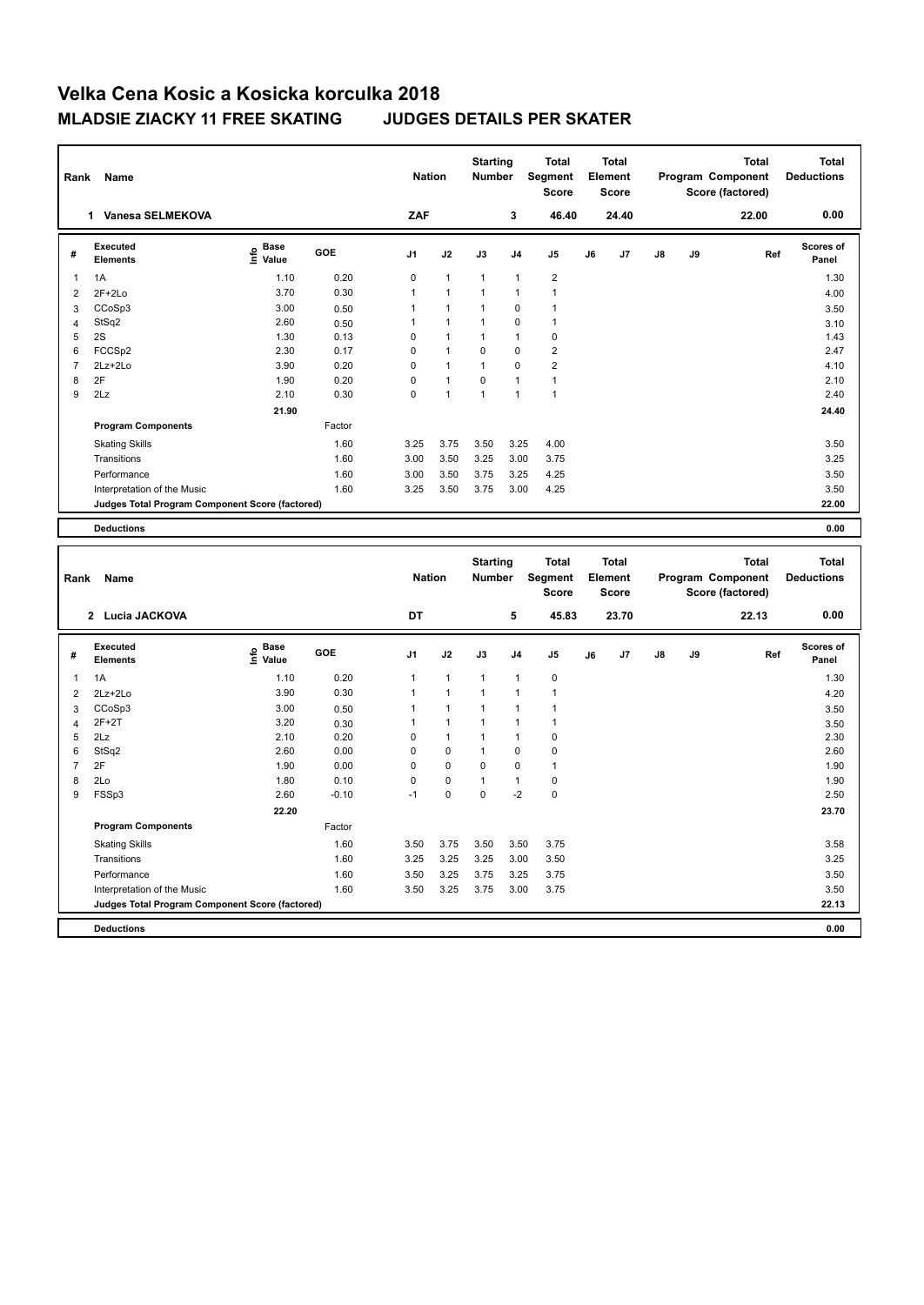| Rank           | Name                                            |                                           |         | <b>Nation</b>  |              | <b>Starting</b><br><b>Number</b> |                | <b>Total</b><br>Segment<br><b>Score</b> |    | <b>Total</b><br>Element<br><b>Score</b> |    |    | <b>Total</b><br>Program Component<br>Score (factored) | <b>Total</b><br><b>Deductions</b> |
|----------------|-------------------------------------------------|-------------------------------------------|---------|----------------|--------------|----------------------------------|----------------|-----------------------------------------|----|-----------------------------------------|----|----|-------------------------------------------------------|-----------------------------------|
|                | 3 Laura Camilla HERRERA BRAXATOR                |                                           |         | <b>HAM</b>     |              |                                  | 6              | 45.47                                   |    | 23.60                                   |    |    | 21.87                                                 | 0.00                              |
| #              | <b>Executed</b><br><b>Elements</b>              | $\frac{e}{E}$ Base<br>$\frac{e}{E}$ Value | GOE     | J <sub>1</sub> | J2           | J3                               | J <sub>4</sub> | J <sub>5</sub>                          | J6 | J7                                      | J8 | J9 | Ref                                                   | Scores of<br>Panel                |
| 1              | 2Lz+2Lo                                         | 3.90                                      | 0.00    | 0              | $\mathbf 0$  | $\mathbf 0$                      | $\mathbf 0$    | $\pmb{0}$                               |    |                                         |    |    |                                                       | 3.90                              |
| $\overline{2}$ | $2F+2Lo$                                        | 3.70                                      | 0.10    | $\mathbf{1}$   | 0            | $\mathbf{1}$                     | $\mathbf 0$    | $\pmb{0}$                               |    |                                         |    |    |                                                       | 3.80                              |
| 3              | 2Lz                                             | 2.10                                      | 0.00    | 0              | 0            | $\mathbf{1}$                     | $\mathbf 0$    | $\mathbf 0$                             |    |                                         |    |    |                                                       | 2.10                              |
| 4              | CCoSp3                                          | 3.00                                      | 0.50    | 0              | $\mathbf{1}$ | 1                                | $\mathbf{1}$   | $\mathbf{1}$                            |    |                                         |    |    |                                                       | 3.50                              |
| 5              | 2F                                              | 1.90                                      | 0.20    | 1              | 0            | 1                                | $\mathbf{1}$   | $\mathbf 0$                             |    |                                         |    |    |                                                       | 2.10                              |
| 6              | 1A                                              | 1.10                                      | 0.07    | $\mathbf 0$    | $\mathbf{1}$ | $\mathbf{1}$                     | $\mathbf 0$    | $\mathbf 0$                             |    |                                         |    |    |                                                       | 1.17                              |
| $\overline{7}$ | StSq2                                           | 2.60                                      | 0.00    | 0              | $\mathbf{1}$ | 0                                | $\mathbf 0$    | $\pmb{0}$                               |    |                                         |    |    |                                                       | 2.60                              |
| 8              | 2T                                              | 1.30                                      | 0.00    | 0              | 0            | 0                                | $\mathbf 0$    | $\pmb{0}$                               |    |                                         |    |    |                                                       | 1.30                              |
| 9              | FCSp3                                           | 2.80                                      | 0.33    | 0              | 1            | 1                                | $\mathbf 0$    | $\mathbf{1}$                            |    |                                         |    |    |                                                       | 3.13                              |
|                |                                                 | 22.40                                     |         |                |              |                                  |                |                                         |    |                                         |    |    |                                                       | 23.60                             |
|                | <b>Program Components</b>                       |                                           | Factor  |                |              |                                  |                |                                         |    |                                         |    |    |                                                       |                                   |
|                | <b>Skating Skills</b>                           |                                           | 1.60    | 3.25           | 3.50         | 3.50                             | 3.25           | 3.75                                    |    |                                         |    |    |                                                       | 3.42                              |
|                | Transitions                                     |                                           | 1.60    | 3.25           | 3.50         | 3.25                             | 3.00           | 3.75                                    |    |                                         |    |    |                                                       | 3.33                              |
|                | Performance                                     |                                           | 1.60    | 3.25           | 3.25         | 3.50                             | 3.50           | 4.00                                    |    |                                         |    |    |                                                       | 3.42                              |
|                | Interpretation of the Music                     |                                           | 1.60    | 3.00           | 3.50         | 3.75                             | 3.25           | 4.00                                    |    |                                         |    |    |                                                       | 3.50                              |
|                | Judges Total Program Component Score (factored) |                                           |         |                |              |                                  |                |                                         |    |                                         |    |    |                                                       | 21.87                             |
|                |                                                 |                                           |         |                |              |                                  |                |                                         |    |                                         |    |    |                                                       |                                   |
|                | <b>Deductions</b>                               |                                           |         |                |              |                                  |                |                                         |    |                                         |    |    |                                                       | 0.00                              |
|                |                                                 |                                           |         |                |              |                                  |                |                                         |    |                                         |    |    |                                                       |                                   |
|                |                                                 |                                           |         |                |              | <b>Starting</b>                  |                | <b>Total</b>                            |    | <b>Total</b>                            |    |    | <b>Total</b>                                          | <b>Total</b>                      |
| Rank           | Name                                            |                                           |         |                |              |                                  |                |                                         |    |                                         |    |    |                                                       |                                   |
|                |                                                 |                                           |         | <b>Nation</b>  |              | <b>Number</b>                    |                | Segment                                 |    | Element                                 |    |    | Program Component                                     | <b>Deductions</b>                 |
|                |                                                 |                                           |         |                |              |                                  |                | <b>Score</b>                            |    | <b>Score</b>                            |    |    | Score (factored)                                      |                                   |
|                |                                                 |                                           |         |                |              |                                  |                |                                         |    |                                         |    |    |                                                       |                                   |
|                | 4 Margareta MUSKOVA                             |                                           |         | ZAS            |              |                                  | 1              | 42.06                                   |    | 20.97                                   |    |    | 21.59                                                 | 0.50                              |
| #              | <b>Executed</b>                                 |                                           | GOE     | J <sub>1</sub> | J2           | J3                               | J <sub>4</sub> | J5                                      | J6 | J7                                      | J8 | J9 | Ref                                                   | <b>Scores of</b>                  |
|                | <b>Elements</b>                                 | $\overset{\circ}{\text{E}}$ Value         |         |                |              |                                  |                |                                         |    |                                         |    |    |                                                       | Panel                             |
| 1              | 2Lz+2Lo                                         | 3.90                                      | $-0.30$ | $-1$           | $-1$         | 0                                | $-1$           | $-1$                                    |    |                                         |    |    |                                                       | 3.60                              |
| 2              | $2F+2Lo$                                        | 3.70                                      | 0.00    | 0              | $\pmb{0}$    | 1                                | $\mathbf 0$    | $\pmb{0}$                               |    |                                         |    |    |                                                       | 3.70                              |
| 3              | 2A<<                                            | <<<br>1.10                                | $-0.60$ | $-3$           | $-3$         | $-3$                             | $-3$           | -3                                      |    |                                         |    |    |                                                       | 0.50                              |
| $\overline{4}$ | CCoSp3                                          | 3.00                                      | 0.50    | 0              | $\mathbf{1}$ | 1                                | $\mathbf{1}$   | $\mathbf{1}$                            |    |                                         |    |    |                                                       | 3.50                              |
| 5              | StSq2                                           | 2.60                                      | 0.17    | 0              | 0            | 1                                | $\mathbf{1}$   | $\mathbf 0$                             |    |                                         |    |    |                                                       | 2.77                              |
| 6              | 2S                                              | 1.30                                      | $-0.13$ | $-1$           | $-1$         | 0                                | $-1$           | $\pmb{0}$                               |    |                                         |    |    |                                                       | 1.17                              |
| $\overline{7}$ | 2F                                              | 1.90                                      | 0.00    | 0              | 0            | $\mathbf{1}$                     | $\Omega$       | $\mathbf 0$                             |    |                                         |    |    |                                                       | 1.90                              |
| 8              | 2Lz                                             | 1.50<br><                                 | $-0.30$ | $-1$           | $-1$         | $-1$                             | $-1$           | $-1$                                    |    |                                         |    |    |                                                       | 1.20                              |
| 9              | FCCSp2                                          | 2.30                                      | 0.33    | $\Omega$       | $\mathbf{1}$ | $\mathbf{1}$                     | $\mathbf 0$    | $\mathbf{1}$                            |    |                                         |    |    |                                                       | 2.63                              |
|                |                                                 | 21.30                                     |         |                |              |                                  |                |                                         |    |                                         |    |    |                                                       | 20.97                             |
|                | <b>Program Components</b>                       |                                           | Factor  |                |              |                                  |                |                                         |    |                                         |    |    |                                                       |                                   |
|                | <b>Skating Skills</b>                           |                                           | 1.60    | 3.00           | 3.25         | 3.50                             | 3.25           | 3.75                                    |    |                                         |    |    |                                                       | 3.33                              |
|                | Transitions                                     |                                           | 1.60    | 3.00           | 3.00         | 3.25                             | 3.00           | 3.50                                    |    |                                         |    |    |                                                       | 3.08                              |
|                | Performance                                     |                                           | 1.60    | 2.75           | 3.50         | 3.75                             | 3.25           | 3.75                                    |    |                                         |    |    |                                                       | 3.50                              |
|                | Interpretation of the Music                     |                                           | 1.60    | 2.75           | 3.50         | 3.75                             | 3.50           | 4.00                                    |    |                                         |    |    |                                                       | 3.58                              |

**Deductions** Falls: -0.50 **-0.50**

< Under-rotated jump << Downgraded jump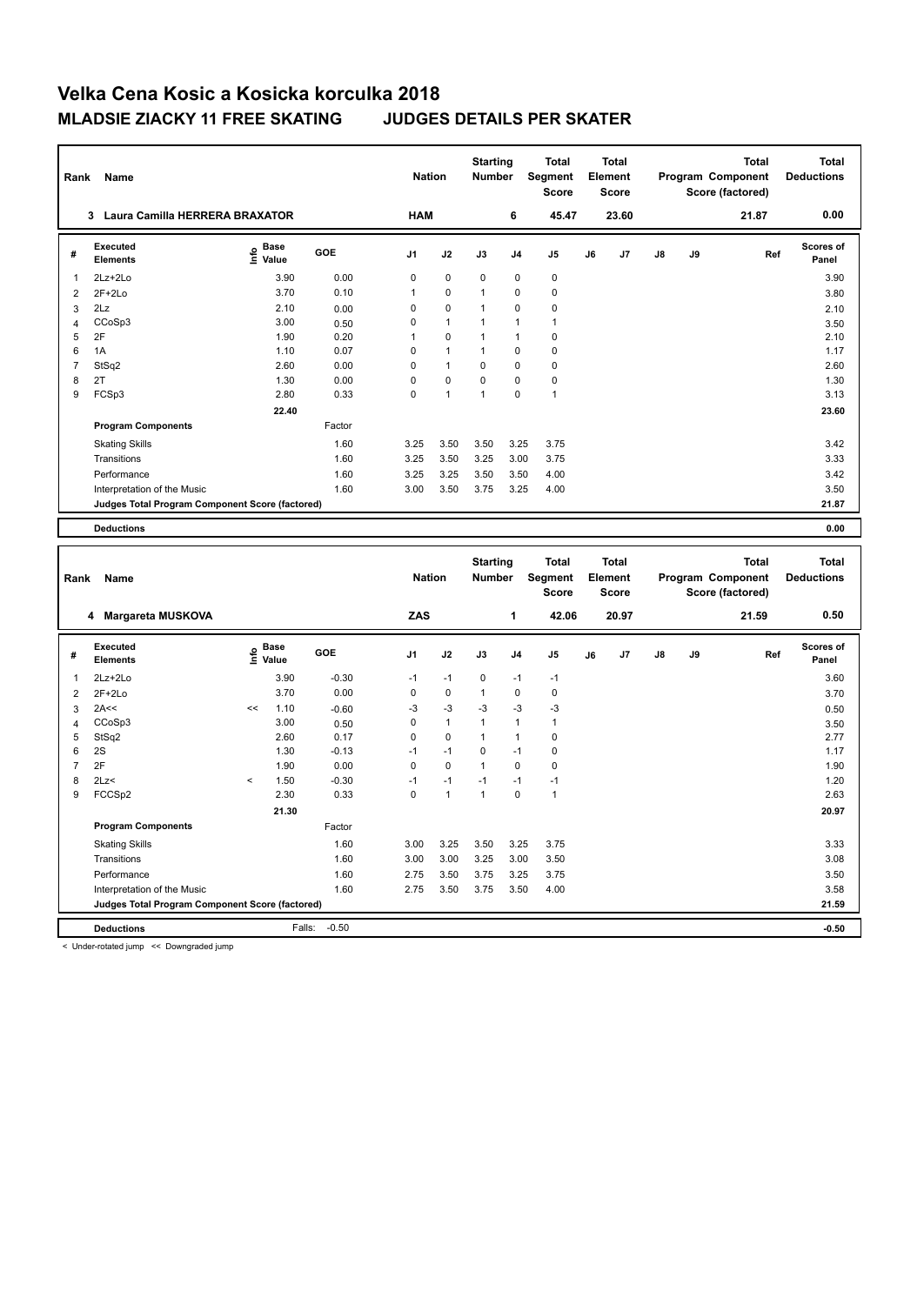| Rank           | Name                                            |      |                      |         |                | <b>Nation</b>  | <b>Starting</b><br><b>Number</b> |                | <b>Total</b><br>Segment<br><b>Score</b> |    | Total<br>Element<br>Score |               |    | Total<br>Program Component<br>Score (factored) | Total<br><b>Deductions</b> |
|----------------|-------------------------------------------------|------|----------------------|---------|----------------|----------------|----------------------------------|----------------|-----------------------------------------|----|---------------------------|---------------|----|------------------------------------------------|----------------------------|
|                | <b>Barbora RUSNAKOVA</b><br>5                   |      |                      |         | <b>KEK</b>     |                |                                  | 9              | 42.00                                   |    | 19.83                     |               |    | 22.67                                          | 0.50                       |
| #              | Executed<br><b>Elements</b>                     | ١nfo | <b>Base</b><br>Value | GOE     | J <sub>1</sub> | J2             | J3                               | J <sub>4</sub> | J <sub>5</sub>                          | J6 | J7                        | $\mathsf{J}8$ | J9 | Ref                                            | <b>Scores of</b><br>Panel  |
| $\overline{1}$ | 1A                                              |      | 1.10                 | 0.20    | 1              | $\mathbf{1}$   | $\mathbf{1}$                     | $\mathbf{1}$   | $\mathbf{1}$                            |    |                           |               |    |                                                | 1.30                       |
| 2              | 2Lz                                             |      | 2.10                 | $-0.90$ | $-3$           | $-3$           | $-3$                             | $-3$           | $-3$                                    |    |                           |               |    |                                                | 1.20                       |
| 3              | FSSp3                                           |      | 2.60                 | 0.33    | 0              | $\mathbf{1}$   | $\mathbf 0$                      | $\mathbf{1}$   | $\overline{2}$                          |    |                           |               |    |                                                | 2.93                       |
| 4              | $2F+2T$                                         |      | 3.20                 | 0.00    | $\Omega$       | $\mathbf 0$    | 1                                | $\mathbf 0$    | 0                                       |    |                           |               |    |                                                | 3.20                       |
| 5              | StSq2                                           |      | 2.60                 | 0.50    |                | $\overline{1}$ |                                  | 1              | $\mathbf{1}$                            |    |                           |               |    |                                                | 3.10                       |
| 6              | 2F                                              |      | 1.90                 | 0.20    |                | $\mathbf{1}$   |                                  | 0              | 0                                       |    |                           |               |    |                                                | 2.10                       |
| $\overline{7}$ | 2Lz<<                                           | <<   | 0.60                 | $-0.30$ | $-2$           | $-3$           | $-3$                             | $-3$           | $-3$                                    |    |                           |               |    |                                                | 0.30                       |
| 8              | $2Lo+1T$                                        |      | 2.20                 | 0.00    | $\Omega$       | $\mathbf 0$    | $\mathbf 0$                      | $\mathbf 0$    | 0                                       |    |                           |               |    |                                                | 2.20                       |
| 9              | CCoSp3                                          |      | 3.00                 | 0.50    | 1              | $\overline{1}$ |                                  | $\overline{1}$ | $\mathbf{1}$                            |    |                           |               |    |                                                | 3.50                       |
|                |                                                 |      | 19.30                |         |                |                |                                  |                |                                         |    |                           |               |    |                                                | 19.83                      |
|                | <b>Program Components</b>                       |      |                      | Factor  |                |                |                                  |                |                                         |    |                           |               |    |                                                |                            |
|                | <b>Skating Skills</b>                           |      |                      | 1.60    | 3.50           | 3.50           | 3.50                             | 3.50           | 3.75                                    |    |                           |               |    |                                                | 3.50                       |
|                | Transitions                                     |      |                      | 1.60    | 3.25           | 3.25           | 3.25                             | 3.25           | 3.50                                    |    |                           |               |    |                                                | 3.25                       |
|                | Performance                                     |      |                      | 1.60    | 3.50           | 3.50           | 3.75                             | 3.75           | 3.75                                    |    |                           |               |    |                                                | 3.67                       |
|                | Interpretation of the Music                     |      |                      | 1.60    | 3.75           | 3.50           | 3.75                             | 3.75           | 3.75                                    |    |                           |               |    |                                                | 3.75                       |
|                | Judges Total Program Component Score (factored) |      |                      |         |                |                |                                  |                |                                         |    |                           |               |    |                                                | 22.67                      |
|                | <b>Deductions</b>                               |      | Falls:               | $-0.50$ |                |                |                                  |                |                                         |    |                           |               |    |                                                | $-0.50$                    |

<< Downgraded jump

| Rank | Name                                            |                                  |            | <b>Nation</b>  |              | <b>Starting</b><br><b>Number</b> |                | <b>Total</b><br>Segment<br>Score |    | <b>Total</b><br>Element<br><b>Score</b> |    |    | <b>Total</b><br>Program Component<br>Score (factored) | <b>Total</b><br><b>Deductions</b> |
|------|-------------------------------------------------|----------------------------------|------------|----------------|--------------|----------------------------------|----------------|----------------------------------|----|-----------------------------------------|----|----|-------------------------------------------------------|-----------------------------------|
|      | Sophia STASKOVA<br>6                            |                                  |            | <b>BAK</b>     |              |                                  | 10             | 40.13                            |    | 19.03                                   |    |    | 21.60                                                 | 0.50                              |
| #    | <b>Executed</b><br><b>Elements</b>              | <b>Base</b><br>e Base<br>⊆ Value | <b>GOE</b> | J <sub>1</sub> | J2           | J3                               | J <sub>4</sub> | J5                               | J6 | J7                                      | J8 | J9 | Ref                                                   | <b>Scores of</b><br>Panel         |
| 1    | 1A                                              | 1.10                             | 0.13       | $\mathbf{1}$   | $\mathbf{1}$ | $\mathbf{1}$                     | $\mathbf 0$    | 0                                |    |                                         |    |    |                                                       | 1.23                              |
| 2    | $2Lz+2T$                                        | 3.40                             | 0.00       | 0              | $\mathbf 0$  | $\mathbf{1}$                     | $\mathbf 0$    | $\mathbf 0$                      |    |                                         |    |    |                                                       | 3.40                              |
| 3    | FCCSp2                                          | 2.30                             | 0.00       | $-1$           | $\pmb{0}$    | 1                                | $\pmb{0}$      | $\pmb{0}$                        |    |                                         |    |    |                                                       | 2.30                              |
| 4    | $2F+2T$                                         | 3.20                             | $-0.90$    | $-3$           | $-3$         | $-3$                             | $-3$           | $-3$                             |    |                                         |    |    |                                                       | 2.30                              |
| 5    | 1Lz                                             | 0.60                             | 0.00       | 0              | $\mathbf 0$  | $\Omega$                         | $\pmb{0}$      | $-3$                             |    |                                         |    |    |                                                       | 0.60                              |
| 6    | CCoSp3                                          | 3.00                             | $-0.10$    | 0              | $-1$         | $\mathbf 0$                      | $\mathbf{1}$   | $-1$                             |    |                                         |    |    |                                                       | 2.90                              |
|      | 2Lo                                             | 1.80                             | 0.00       | $\Omega$       | $\mathbf 0$  | 1                                | $\mathbf 0$    | $\mathbf 0$                      |    |                                         |    |    |                                                       | 1.80                              |
| 8    | 2F                                              | 1.90                             | 0.00       | 0              | $\mathbf{1}$ | 0                                | $\mathbf 0$    | $\pmb{0}$                        |    |                                         |    |    |                                                       | 1.90                              |
| 9    | StSq2                                           | 2.60                             | 0.00       | 0              | $\mathbf 0$  | 1                                | 0              | $-1$                             |    |                                         |    |    |                                                       | 2.60                              |
|      |                                                 | 19.90                            |            |                |              |                                  |                |                                  |    |                                         |    |    |                                                       | 19.03                             |
|      | <b>Program Components</b>                       |                                  | Factor     |                |              |                                  |                |                                  |    |                                         |    |    |                                                       |                                   |
|      | <b>Skating Skills</b>                           |                                  | 1.60       | 3.25           | 3.50         | 3.50                             | 3.25           | 3.50                             |    |                                         |    |    |                                                       | 3.42                              |
|      | Transitions                                     |                                  | 1.60       | 3.25           | 3.50         | 3.25                             | 3.25           | 3.50                             |    |                                         |    |    |                                                       | 3.33                              |
|      | Performance                                     |                                  | 1.60       | 3.00           | 3.50         | 3.50                             | 3.50           | 3.25                             |    |                                         |    |    |                                                       | 3.42                              |
|      | Interpretation of the Music                     |                                  | 1.60       | 3.00           | 3.50         | 3.75                             | 3.25           | 3.25                             |    |                                         |    |    |                                                       | 3.33                              |
|      | Judges Total Program Component Score (factored) |                                  |            |                |              |                                  |                |                                  |    |                                         |    |    |                                                       | 21.60                             |
|      | <b>Deductions</b>                               | Falls:                           | $-0.50$    |                |              |                                  |                |                                  |    |                                         |    |    |                                                       | $-0.50$                           |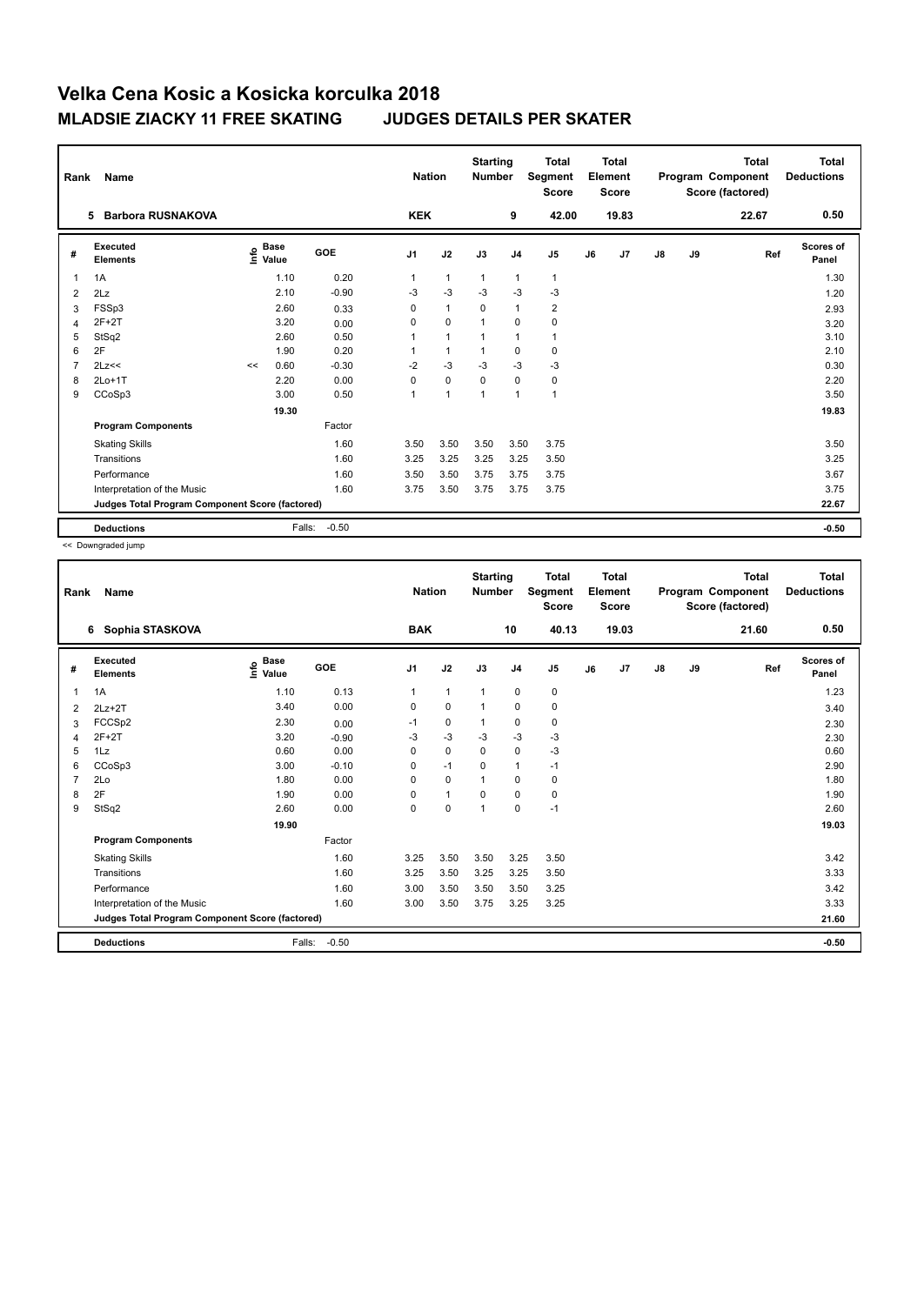| Rank           | Name                                            |   |                      |            |                | <b>Nation</b> | <b>Starting</b><br><b>Number</b> |                | <b>Total</b><br>Segment<br><b>Score</b> |    | <b>Total</b><br>Element<br><b>Score</b> |               |    | <b>Total</b><br>Program Component<br>Score (factored) | Total<br><b>Deductions</b> |
|----------------|-------------------------------------------------|---|----------------------|------------|----------------|---------------|----------------------------------|----------------|-----------------------------------------|----|-----------------------------------------|---------------|----|-------------------------------------------------------|----------------------------|
|                | <b>Lucia PEKARKOVA</b><br>7                     |   |                      |            | <b>TT</b>      |               |                                  | 16             | 39.63                                   |    | 19.60                                   |               |    | 20.53                                                 | 0.50                       |
| #              | Executed<br><b>Elements</b>                     | e | <b>Base</b><br>Value | <b>GOE</b> | J <sub>1</sub> | J2            | J3                               | J <sub>4</sub> | J <sub>5</sub>                          | J6 | J7                                      | $\mathsf{J}8$ | J9 | Ref                                                   | <b>Scores of</b><br>Panel  |
| $\overline{1}$ | $2Lz+2T$                                        |   | 3.40                 | 0.30       | 0              | $\mathbf{1}$  | $\mathbf{1}$                     | $\mathbf{1}$   | $\mathbf{1}$                            |    |                                         |               |    |                                                       | 3.70                       |
| 2              | 2Fe                                             | e | 1.40                 | $-0.60$    | $-1$           | $-2$          | $-2$                             | $-2$           | $-2$                                    |    |                                         |               |    |                                                       | 0.80                       |
| 3              | FCCSp3                                          |   | 2.80                 | 0.00       | $\Omega$       | $\mathbf 0$   | $\Omega$                         | $\mathbf 0$    | 0                                       |    |                                         |               |    |                                                       | 2.80                       |
| $\overline{4}$ | StSqB                                           |   | 1.50                 | 0.00       | 0              | $\mathbf 0$   | 1                                | $\mathbf 0$    | $\pmb{0}$                               |    |                                         |               |    |                                                       | 1.50                       |
| 5              | 2Lz                                             |   | 2.10                 | 0.00       | $\Omega$       | $\mathbf 0$   | 1                                | $\mathbf 0$    | $\mathbf 0$                             |    |                                         |               |    |                                                       | 2.10                       |
| 6              | 2Lo                                             |   | 1.80                 | $-0.90$    | $-3$           | $-3$          | $-3$                             | $-3$           | $-3$                                    |    |                                         |               |    |                                                       | 0.90                       |
| $\overline{7}$ | CCoSp3                                          |   | 3.00                 | 0.50       | 0              | $\mathbf{1}$  | 1                                | $\mathbf{1}$   | $\mathbf{1}$                            |    |                                         |               |    |                                                       | 3.50                       |
| 8              | $2F+2T$                                         |   | 3.20                 | 0.00       | 0              | $\pmb{0}$     | 1                                | $\mathbf 0$    | $\pmb{0}$                               |    |                                         |               |    |                                                       | 3.20                       |
| 9              | 1A                                              |   | 1.10                 | 0.00       | 0              | $\mathbf 0$   | $\mathbf 0$                      | $\mathbf 0$    | $\pmb{0}$                               |    |                                         |               |    |                                                       | 1.10                       |
|                |                                                 |   | 20.30                |            |                |               |                                  |                |                                         |    |                                         |               |    |                                                       | 19.60                      |
|                | <b>Program Components</b>                       |   |                      | Factor     |                |               |                                  |                |                                         |    |                                         |               |    |                                                       |                            |
|                | <b>Skating Skills</b>                           |   |                      | 1.60       | 3.00           | 3.25          | 3.50                             | 3.25           | 3.50                                    |    |                                         |               |    |                                                       | 3.33                       |
|                | Transitions                                     |   |                      | 1.60       | 2.75           | 3.00          | 3.25                             | 3.00           | 3.25                                    |    |                                         |               |    |                                                       | 3.08                       |
|                | Performance                                     |   |                      | 1.60       | 3.00           | 3.00          | 3.25                             | 3.25           | 3.50                                    |    |                                         |               |    |                                                       | 3.17                       |
|                | Interpretation of the Music                     |   |                      | 1.60       | 2.75           | 3.00          | 3.50                             | 3.25           | 3.50                                    |    |                                         |               |    |                                                       | 3.25                       |
|                | Judges Total Program Component Score (factored) |   |                      |            |                |               |                                  |                |                                         |    |                                         |               |    |                                                       | 20.53                      |
|                | <b>Deductions</b>                               |   | Falls:               | $-0.50$    |                |               |                                  |                |                                         |    |                                         |               |    |                                                       | $-0.50$                    |

e Wrong edge

| Rank | Name                                            |         |                                  |            | <b>Nation</b>  |             | <b>Starting</b><br><b>Number</b> |                | <b>Total</b><br>Segment<br><b>Score</b> |    | <b>Total</b><br>Element<br><b>Score</b> |               |    | <b>Total</b><br>Program Component<br>Score (factored) | <b>Total</b><br><b>Deductions</b> |
|------|-------------------------------------------------|---------|----------------------------------|------------|----------------|-------------|----------------------------------|----------------|-----------------------------------------|----|-----------------------------------------|---------------|----|-------------------------------------------------------|-----------------------------------|
|      | <b>Lucia BOGDANOVA</b><br>8                     |         |                                  |            | <b>POS</b>     |             |                                  | 12             | 34.28                                   |    | 16.52                                   |               |    | 18.26                                                 | 0.50                              |
| #    | Executed<br><b>Elements</b>                     |         | <b>Base</b><br>e Base<br>⊆ Value | <b>GOE</b> | J <sub>1</sub> | J2          | J3                               | J <sub>4</sub> | J <sub>5</sub>                          | J6 | J7                                      | $\mathsf{J}8$ | J9 | Ref                                                   | Scores of<br>Panel                |
| 1    | 2Lo+1A+SEQ                                      |         | 2.32                             | 0.00       | 0              | $\mathbf 0$ | $\mathbf{1}$                     | $\mathbf 0$    | $\pmb{0}$                               |    |                                         |               |    |                                                       | 2.32                              |
| 2    | FCSp2                                           |         | 2.30                             | 0.00       | 0              | $\mathbf 0$ | 1                                | 0              | 0                                       |    |                                         |               |    |                                                       | 2.30                              |
| 3    | StSq1                                           |         | 1.80                             | 0.00       | 0              | $\mathbf 0$ | 1                                | 0              | 0                                       |    |                                         |               |    |                                                       | 1.80                              |
| 4    | 2T                                              |         | 1.30                             | 0.00       | 0              | $\mathbf 0$ | $\Omega$                         | $\mathbf 0$    | $\pmb{0}$                               |    |                                         |               |    |                                                       | 1.30                              |
| 5    | 2Lo                                             |         | 1.80                             | 0.00       | 0              | $\mathbf 0$ | 0                                | 0              | $-1$                                    |    |                                         |               |    |                                                       | 1.80                              |
| 6    | CCoSp3                                          |         | 3.00                             | 0.00       | 0              | $\mathbf 0$ | $\Omega$                         | 0              | $-1$                                    |    |                                         |               |    |                                                       | 3.00                              |
|      | 2S                                              |         | 1.30                             | 0.00       | 0              | $\mathbf 0$ | 1                                | 0              | 0                                       |    |                                         |               |    |                                                       | 1.30                              |
| 8    | $2S+2T<$                                        | $\prec$ | 2.20                             | $-0.60$    | $-3$           | $-3$        | $-3$                             | $-3$           | $-3$                                    |    |                                         |               |    |                                                       | 1.60                              |
| 9    | 1A                                              |         | 1.10                             | 0.00       | 0              | $\mathbf 0$ | 1                                | $\mathbf 0$    | $\pmb{0}$                               |    |                                         |               |    |                                                       | 1.10                              |
|      |                                                 |         | 17.12                            |            |                |             |                                  |                |                                         |    |                                         |               |    |                                                       | 16.52                             |
|      | <b>Program Components</b>                       |         |                                  | Factor     |                |             |                                  |                |                                         |    |                                         |               |    |                                                       |                                   |
|      | <b>Skating Skills</b>                           |         |                                  | 1.60       | 2.75           | 3.25        | 3.25                             | 3.00           | 2.75                                    |    |                                         |               |    |                                                       | 3.00                              |
|      | Transitions                                     |         |                                  | 1.60       | 2.75           | 3.00        | 3.00                             | 2.75           | 2.50                                    |    |                                         |               |    |                                                       | 2.83                              |
|      | Performance                                     |         |                                  | 1.60       | 2.50           | 2.75        | 3.25                             | 3.00           | 2.75                                    |    |                                         |               |    |                                                       | 2.83                              |
|      | Interpretation of the Music                     |         |                                  | 1.60       | 2.50           | 2.75        | 3.50                             | 3.00           | 2.50                                    |    |                                         |               |    |                                                       | 2.75                              |
|      | Judges Total Program Component Score (factored) |         |                                  |            |                |             |                                  |                |                                         |    |                                         |               |    |                                                       | 18.26                             |
|      | <b>Deductions</b>                               |         | Falls:                           | $-0.50$    |                |             |                                  |                |                                         |    |                                         |               |    |                                                       | $-0.50$                           |

< Under-rotated jump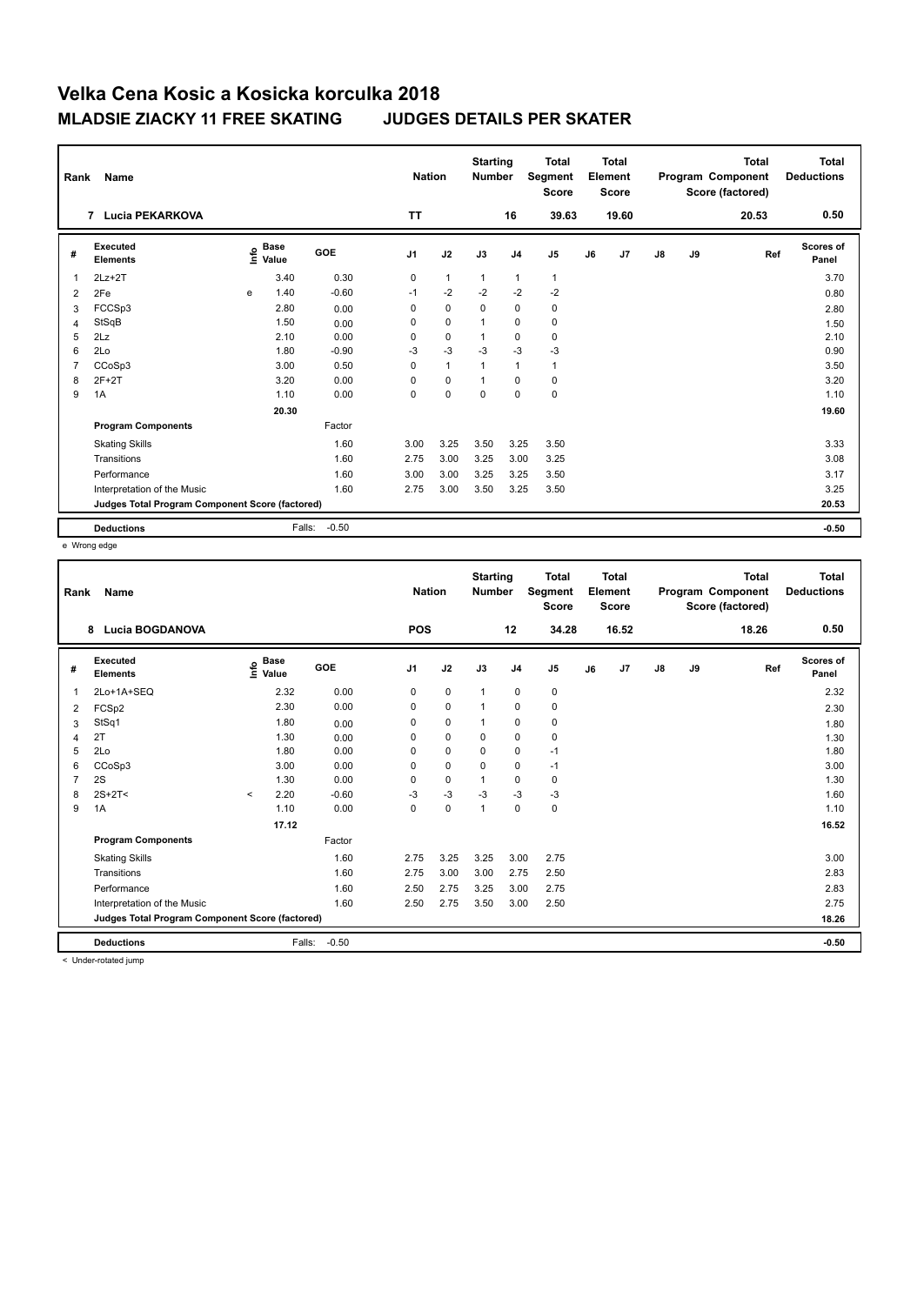| Rank           | Name                                            |         |                      |            | <b>Nation</b>  |             | <b>Starting</b><br><b>Number</b> |                | <b>Total</b><br>Segment<br><b>Score</b> |    | Total<br>Element<br><b>Score</b> |               |    | Total<br>Program Component<br>Score (factored) | Total<br><b>Deductions</b> |
|----------------|-------------------------------------------------|---------|----------------------|------------|----------------|-------------|----------------------------------|----------------|-----------------------------------------|----|----------------------------------|---------------|----|------------------------------------------------|----------------------------|
|                | Sara VOZAROVA<br>9                              |         |                      |            | <b>RK</b>      |             |                                  | 4              | 31.21                                   |    | 15.20                            |               |    | 16.01                                          | 0.00                       |
| #              | Executed<br><b>Elements</b>                     | Info    | <b>Base</b><br>Value | <b>GOE</b> | J <sub>1</sub> | J2          | J3                               | J <sub>4</sub> | J <sub>5</sub>                          | J6 | J7                               | $\mathsf{J}8$ | J9 | Ref                                            | <b>Scores of</b><br>Panel  |
| $\overline{1}$ | $2Lz+1T$                                        |         | 2.50                 | 0.00       | 0              | $\mathbf 0$ | 0                                | $\mathbf 0$    | $\pmb{0}$                               |    |                                  |               |    |                                                | 2.50                       |
| 2              | CCoSp3                                          |         | 3.00                 | 0.00       | 0              | $\mathbf 0$ | $\Omega$                         | $\mathbf 0$    | $-1$                                    |    |                                  |               |    |                                                | 3.00                       |
| 3              | StSq1                                           |         | 1.80                 | $-0.10$    | 0              | $-1$        | 0                                | $\mathbf 0$    | $-1$                                    |    |                                  |               |    |                                                | 1.70                       |
| $\overline{4}$ | 2Lo                                             |         | 1.80                 | 0.00       | $-1$           | $\pmb{0}$   | 0                                | $\mathbf 0$    | 0                                       |    |                                  |               |    |                                                | 1.80                       |
| 5              | 1A                                              |         | 1.10                 | 0.00       | 0              | $\mathbf 0$ | $\mathbf 0$                      | $\mathbf 0$    | 0                                       |    |                                  |               |    |                                                | 1.10                       |
| 6              | FSSpBV                                          |         | 1.20                 | $-0.40$    | $-1$           | $-1$        | $-1$                             | $-2$           | $-2$                                    |    |                                  |               |    |                                                | 0.80                       |
| $\overline{7}$ | $2S+2T<$                                        | $\prec$ | 2.20                 | $-0.20$    | $-2$           | $-1$        | $-1$                             | $-1$           | $-1$                                    |    |                                  |               |    |                                                | 2.00                       |
| 8              | 2S                                              |         | 1.30                 | 0.00       | 0              | $\mathbf 0$ | 0                                | 0              | 0                                       |    |                                  |               |    |                                                | 1.30                       |
| 9              | 2Lo<                                            | $\,<\,$ | 1.30                 | $-0.30$    | $-1$           | $-1$        | $-1$                             | $-2$           | $-1$                                    |    |                                  |               |    |                                                | 1.00                       |
|                |                                                 |         | 16.20                |            |                |             |                                  |                |                                         |    |                                  |               |    |                                                | 15.20                      |
|                | <b>Program Components</b>                       |         |                      | Factor     |                |             |                                  |                |                                         |    |                                  |               |    |                                                |                            |
|                | <b>Skating Skills</b>                           |         |                      | 1.60       | 2.50           | 2.75        | 2.75                             | 2.50           | 3.25                                    |    |                                  |               |    |                                                | 2.67                       |
|                | Transitions                                     |         |                      | 1.60       | 2.50           | 2.25        | 2.50                             | 2.25           | 2.75                                    |    |                                  |               |    |                                                | 2.42                       |
|                | Performance                                     |         |                      | 1.60       | 2.25           | 2.25        | 2.75                             | 2.25           | 3.25                                    |    |                                  |               |    |                                                | 2.42                       |
|                | Interpretation of the Music                     |         |                      | 1.60       | 2.50           | 2.25        | 2.75                             | 2.25           | 3.00                                    |    |                                  |               |    |                                                | 2.50                       |
|                | Judges Total Program Component Score (factored) |         |                      |            |                |             |                                  |                |                                         |    |                                  |               |    |                                                | 16.01                      |
|                | <b>Deductions</b>                               |         |                      |            |                |             |                                  |                |                                         |    |                                  |               |    |                                                | 0.00                       |

< Under-rotated jump

| Rank | Name                                            |         |                                  |            | <b>Nation</b>  |             | <b>Starting</b><br><b>Number</b> |                | <b>Total</b><br>Segment<br><b>Score</b> |    | <b>Total</b><br>Element<br><b>Score</b> |               |    | <b>Total</b><br>Program Component<br>Score (factored) | <b>Total</b><br><b>Deductions</b> |
|------|-------------------------------------------------|---------|----------------------------------|------------|----------------|-------------|----------------------------------|----------------|-----------------------------------------|----|-----------------------------------------|---------------|----|-------------------------------------------------------|-----------------------------------|
| 10   | <b>Lenka KOMAROVSKA</b>                         |         |                                  |            | <b>KEK</b>     |             |                                  | 14             | 29.68                                   |    | 11.95                                   |               |    | 17.73                                                 | 0.00                              |
| #    | Executed<br><b>Elements</b>                     |         | <b>Base</b><br>e Base<br>⊆ Value | <b>GOE</b> | J <sub>1</sub> | J2          | J3                               | J <sub>4</sub> | J5                                      | J6 | J7                                      | $\mathsf{J}8$ | J9 | Ref                                                   | <b>Scores of</b><br>Panel         |
| 1    | 2Lo<                                            | $\,<\,$ | 1.30                             | $-0.30$    | $-1$           | $-1$        | $-1$                             | $-1$           | $-1$                                    |    |                                         |               |    |                                                       | 1.00                              |
| 2    | 2Lz<<                                           | <<      | 0.60                             | $-0.20$    | $-2$           | $-2$        | $-2$                             | $-2$           | -2                                      |    |                                         |               |    |                                                       | 0.40                              |
| 3    | 2F<<                                            | <<      | 0.50                             | $-0.20$    | $-2$           | $-2$        | $-2$                             | $-2$           | -2                                      |    |                                         |               |    |                                                       | 0.30                              |
| 4    | CCoSp3                                          |         | 3.00                             | 0.00       | 0              | $\mathbf 0$ | $\mathbf 0$                      | $\mathbf 0$    | $\pmb{0}$                               |    |                                         |               |    |                                                       | 3.00                              |
| 5    | 2T+1A+SEQ                                       |         | 1.92                             | 0.00       | 0              | $\mathbf 0$ | $\mathbf{1}$                     | 0              | $\pmb{0}$                               |    |                                         |               |    |                                                       | 1.92                              |
| 6    | 2T <                                            | $\prec$ | 0.90                             | $-0.20$    | $-1$           | $-1$        | $-1$                             | $-1$           | $-1$                                    |    |                                         |               |    |                                                       | 0.70                              |
|      | FSSp3V                                          |         | 1.80                             | $-0.30$    | $-1$           | $-1$        | $-1$                             | $-2$           | $-1$                                    |    |                                         |               |    |                                                       | 1.50                              |
| 8    | $2S+1T$                                         |         | 1.70                             | $-0.07$    | 0              | $-1$        | $\mathbf 0$                      | $-1$           | 0                                       |    |                                         |               |    |                                                       | 1.63                              |
| 9    | StSqB                                           |         | 1.50                             | 0.00       | 0              | $-1$        | 1                                | $\mathbf 0$    | $\pmb{0}$                               |    |                                         |               |    |                                                       | 1.50                              |
|      |                                                 |         | 13.22                            |            |                |             |                                  |                |                                         |    |                                         |               |    |                                                       | 11.95                             |
|      | <b>Program Components</b>                       |         |                                  | Factor     |                |             |                                  |                |                                         |    |                                         |               |    |                                                       |                                   |
|      | <b>Skating Skills</b>                           |         |                                  | 1.60       | 2.75           | 2.50        | 3.00                             | 2.75           | 2.75                                    |    |                                         |               |    |                                                       | 2.75                              |
|      | Transitions                                     |         |                                  | 1.60       | 2.75           | 2.25        | 2.75                             | 2.50           | 2.75                                    |    |                                         |               |    |                                                       | 2.67                              |
|      | Performance                                     |         |                                  | 1.60       | 2.75           | 2.50        | 3.25                             | 2.75           | 3.00                                    |    |                                         |               |    |                                                       | 2.83                              |
|      | Interpretation of the Music                     |         |                                  | 1.60       | 2.75           | 2.50        | 3.25                             | 2.50           | 3.25                                    |    |                                         |               |    |                                                       | 2.83                              |
|      | Judges Total Program Component Score (factored) |         |                                  |            |                |             |                                  |                |                                         |    |                                         |               |    |                                                       | 17.73                             |
|      | <b>Deductions</b>                               |         |                                  |            |                |             |                                  |                |                                         |    |                                         |               |    |                                                       | 0.00                              |

< Under-rotated jump << Downgraded jump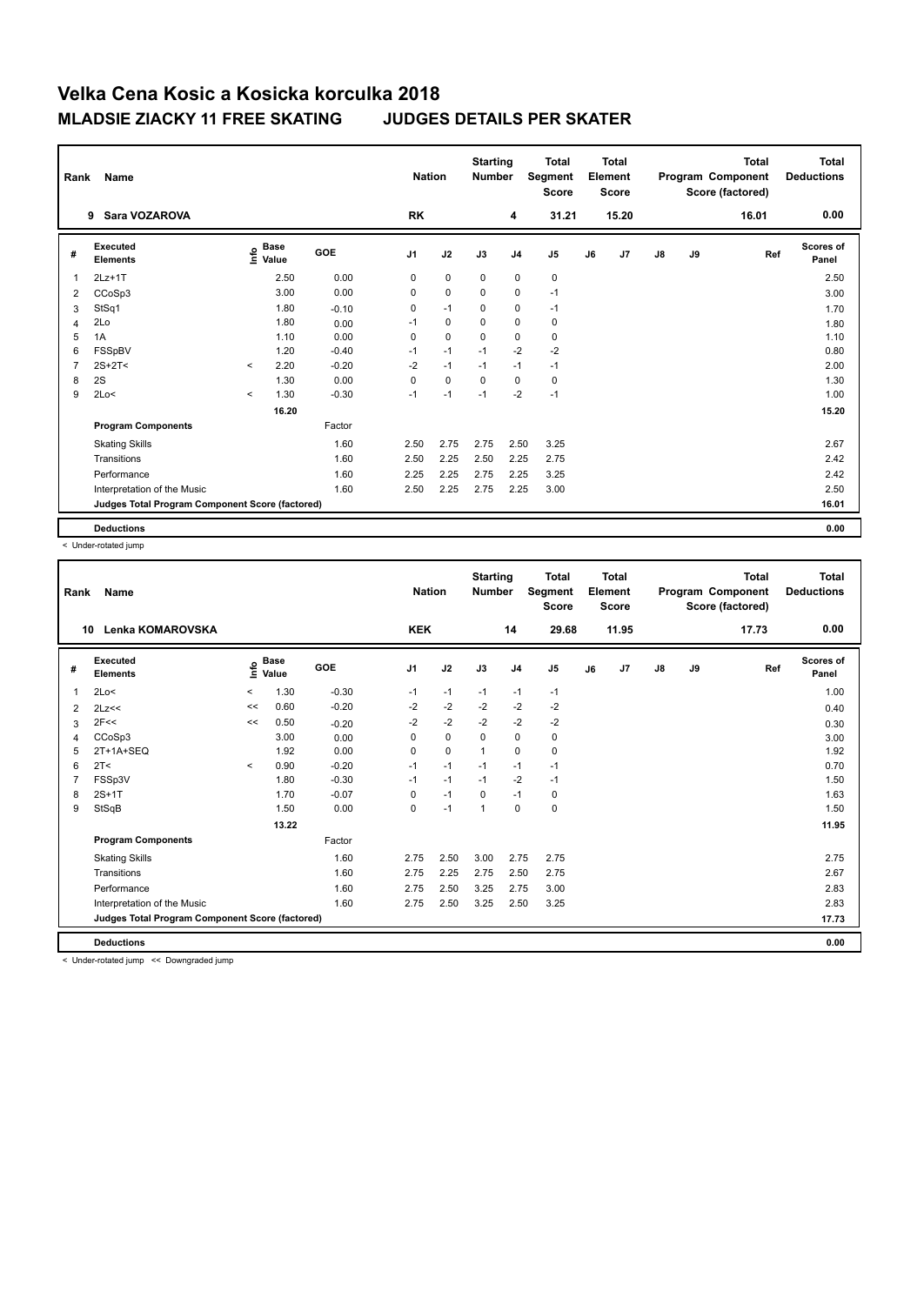| Rank           | Name                                            |         |                      |         | <b>Nation</b>  |             | <b>Starting</b><br><b>Number</b> |                | <b>Total</b><br>Segment<br><b>Score</b> |    | Total<br>Element<br>Score |               |    | <b>Total</b><br>Program Component<br>Score (factored) | <b>Total</b><br><b>Deductions</b> |
|----------------|-------------------------------------------------|---------|----------------------|---------|----------------|-------------|----------------------------------|----------------|-----------------------------------------|----|---------------------------|---------------|----|-------------------------------------------------------|-----------------------------------|
| 11             | <b>Karin KLOHNOVA</b>                           |         |                      |         | <b>KEK</b>     |             |                                  | 15             | 26.80                                   |    | 10.87                     |               |    | 16.93                                                 | 1.00                              |
| #              | Executed<br><b>Elements</b>                     | ١nfo    | <b>Base</b><br>Value | GOE     | J <sub>1</sub> | J2          | J3                               | J <sub>4</sub> | J <sub>5</sub>                          | J6 | J <sub>7</sub>            | $\mathsf{J}8$ | J9 | Ref                                                   | Scores of<br>Panel                |
| 1              | $1Lz + 2Lo <$                                   | $\prec$ | 1.90                 | $-0.30$ | $-1$           | $-1$        | $-1$                             | $-1$           | $-1$                                    |    |                           |               |    |                                                       | 1.60                              |
| 2              | 2S<                                             | $\,<$   | 0.90                 | $-0.20$ | $-1$           | $-1$        | $-1$                             | $-1$           | $-1$                                    |    |                           |               |    |                                                       | 0.70                              |
| 3              | 2F<<                                            | <<      | 0.50                 | $-0.30$ | $-3$           | $-3$        | $-3$                             | $-3$           | $-3$                                    |    |                           |               |    |                                                       | 0.20                              |
| 4              | CCoSp3                                          |         | 3.00                 | $-0.10$ | 0              | $\mathbf 0$ | $\Omega$                         | $-1$           | $-1$                                    |    |                           |               |    |                                                       | 2.90                              |
| 5              | StSq1                                           |         | 1.80                 | 0.17    | 0              | $\mathbf 0$ | 1                                | 0              | $\mathbf{1}$                            |    |                           |               |    |                                                       | 1.97                              |
| 6              | $1A+2T<<$                                       | <<      | 1.50                 | $-0.40$ | $-2$           | $-2$        | $-2$                             | $-2$           | $-2$                                    |    |                           |               |    |                                                       | 1.10                              |
| $\overline{7}$ | 2Lo<                                            | $\,<$   | 1.30                 | $-0.90$ | $-3$           | $-3$        | $-3$                             | $-3$           | $-3$                                    |    |                           |               |    |                                                       | 0.40                              |
| 8              | 2T <                                            | $\prec$ | 0.90                 | $-0.20$ | $-1$           | $-1$        | $-1$                             | $-1$           | 0                                       |    |                           |               |    |                                                       | 0.70                              |
| 9              | FSSp2V                                          |         | 1.60                 | $-0.30$ | $-1$           | $-1$        | 0                                | $-2$           | $-1$                                    |    |                           |               |    |                                                       | 1.30                              |
|                |                                                 |         | 13.40                |         |                |             |                                  |                |                                         |    |                           |               |    |                                                       | 10.87                             |
|                | <b>Program Components</b>                       |         |                      | Factor  |                |             |                                  |                |                                         |    |                           |               |    |                                                       |                                   |
|                | <b>Skating Skills</b>                           |         |                      | 1.60    | 2.50           | 2.75        | 3.00                             | 2.50           | 2.50                                    |    |                           |               |    |                                                       | 2.58                              |
|                | Transitions                                     |         |                      | 1.60    | 2.50           | 2.50        | 2.75                             | 2.25           | 2.50                                    |    |                           |               |    |                                                       | 2.50                              |
|                | Performance                                     |         |                      | 1.60    | 2.50           | 2.75        | 3.00                             | 2.50           | 3.00                                    |    |                           |               |    |                                                       | 2.75                              |
|                | Interpretation of the Music                     |         |                      | 1.60    | 2.75           | 2.75        | 3.25                             | 2.50           | 2.75                                    |    |                           |               |    |                                                       | 2.75                              |
|                | Judges Total Program Component Score (factored) |         |                      |         |                |             |                                  |                |                                         |    |                           |               |    |                                                       | 16.93                             |
|                | <b>Deductions</b>                               |         | Falls:               | $-1.00$ |                |             |                                  |                |                                         |    |                           |               |    |                                                       | $-1.00$                           |

< Under-rotated jump << Downgraded jump

| Rank         | Name                                            |    |                                    |         | <b>Nation</b>  |             | <b>Starting</b><br><b>Number</b> |                          | <b>Total</b><br>Segment<br><b>Score</b> |    | Total<br>Element<br><b>Score</b> |               |    | <b>Total</b><br>Program Component<br>Score (factored) | <b>Total</b><br><b>Deductions</b> |
|--------------|-------------------------------------------------|----|------------------------------------|---------|----------------|-------------|----------------------------------|--------------------------|-----------------------------------------|----|----------------------------------|---------------|----|-------------------------------------------------------|-----------------------------------|
| 12           | <b>Paulina LAUKOVA</b>                          |    |                                    |         | <b>BAP</b>     |             |                                  | 13                       | 24.96                                   |    | 11.33                            |               |    | 14.13                                                 | 0.50                              |
| #            | Executed<br><b>Elements</b>                     |    | <b>Base</b><br>$\frac{6}{5}$ Value | GOE     | J <sub>1</sub> | J2          | J3                               | J <sub>4</sub>           | J <sub>5</sub>                          | J6 | J7                               | $\mathsf{J}8$ | J9 | Ref                                                   | Scores of<br>Panel                |
| $\mathbf{1}$ | $1A+2T$                                         |    | 2.40                               | 0.00    | 0              | $\mathbf 0$ | $\mathbf 0$                      | 0                        | 0                                       |    |                                  |               |    |                                                       | 2.40                              |
| 2            | $2S+2T$                                         |    | 2.60                               | $-0.07$ | $-1$           | $\mathbf 0$ | $\mathbf 0$                      | $\mathbf 0$              | $-1$                                    |    |                                  |               |    |                                                       | 2.53                              |
| 3            | 2Lo<<                                           | << | 0.50                               | $-0.20$ | $-1$           | $-2$        | $-2$                             | $-2$                     | $-2$                                    |    |                                  |               |    |                                                       | 0.30                              |
| 4            | FCCSp                                           |    | 0.00                               | 0.00    | ۰              | ٠           | $\overline{\phantom{a}}$         | $\overline{\phantom{a}}$ | $\overline{\phantom{a}}$                |    |                                  |               |    |                                                       | 0.00                              |
| 5            | StSqB                                           |    | 1.50                               | $-0.50$ | $-2$           | $-2$        | $\mathbf 0$                      | $-2$                     | $-1$                                    |    |                                  |               |    |                                                       | 1.00                              |
| 6            | 2S                                              |    | 1.30                               | 0.00    | 0              | $\mathbf 0$ | 0                                | 0                        | 0                                       |    |                                  |               |    |                                                       | 1.30                              |
| 7            | 2Lo<<                                           | << | 0.50                               | $-0.20$ | $-2$           | $-2$        | $-2$                             | $-2$                     | $-2$                                    |    |                                  |               |    |                                                       | 0.30                              |
| 8            | CCoSp3V                                         |    | 2.50                               | $-0.10$ | $-1$           | $-1$        | 0                                | 0                        | 0                                       |    |                                  |               |    |                                                       | 2.40                              |
| 9            | 1A                                              |    | 1.10                               | 0.00    | 0              | $\mathbf 0$ | $\mathbf 0$                      | $\mathbf 0$              | $\mathbf 0$                             |    |                                  |               |    |                                                       | 1.10                              |
|              |                                                 |    | 12.40                              |         |                |             |                                  |                          |                                         |    |                                  |               |    |                                                       | 11.33                             |
|              | <b>Program Components</b>                       |    |                                    | Factor  |                |             |                                  |                          |                                         |    |                                  |               |    |                                                       |                                   |
|              | <b>Skating Skills</b>                           |    |                                    | 1.60    | 2.25           | 2.25        | 2.75                             | 2.25                     | 2.50                                    |    |                                  |               |    |                                                       | 2.33                              |
|              | Transitions                                     |    |                                    | 1.60    | 2.00           | 2.25        | 2.50                             | 2.25                     | 2.25                                    |    |                                  |               |    |                                                       | 2.25                              |
|              | Performance                                     |    |                                    | 1.60    | 2.00           | 2.00        | 2.50                             | 2.00                     | 2.25                                    |    |                                  |               |    |                                                       | 2.08                              |
|              | Interpretation of the Music                     |    |                                    | 1.60    | 2.00           | 2.00        | 2.75                             | 2.25                     | 2.25                                    |    |                                  |               |    |                                                       | 2.17                              |
|              | Judges Total Program Component Score (factored) |    |                                    |         |                |             |                                  |                          |                                         |    |                                  |               |    |                                                       | 14.13                             |
|              | <b>Deductions</b>                               |    | Falls:                             | $-0.50$ |                |             |                                  |                          |                                         |    |                                  |               |    |                                                       | $-0.50$                           |

<< Downgraded jump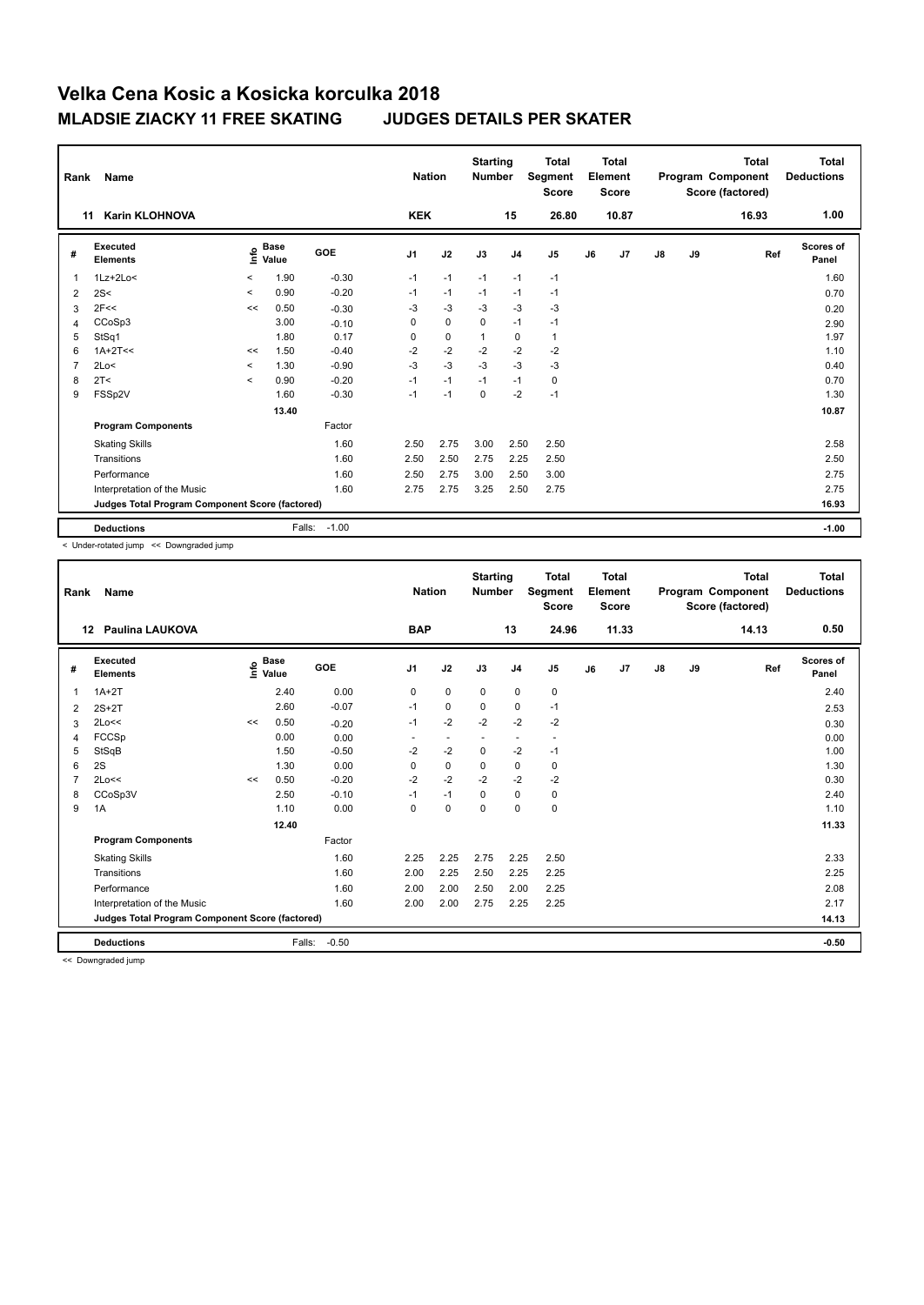| Rank           | Name                                            |         |                      |         | <b>Nation</b>  |             | <b>Starting</b><br><b>Number</b> |                | <b>Total</b><br>Segment<br><b>Score</b> |    | <b>Total</b><br>Element<br><b>Score</b> |               |    | <b>Total</b><br>Program Component<br>Score (factored) | <b>Total</b><br><b>Deductions</b> |
|----------------|-------------------------------------------------|---------|----------------------|---------|----------------|-------------|----------------------------------|----------------|-----------------------------------------|----|-----------------------------------------|---------------|----|-------------------------------------------------------|-----------------------------------|
|                | Adela MAZALOVA<br>13                            |         |                      |         | <b>BB</b>      |             |                                  | 8              | 24.90                                   |    | 10.10                                   |               |    | 14.80                                                 | 0.00                              |
| #              | Executed<br><b>Elements</b>                     | e       | <b>Base</b><br>Value | GOE     | J <sub>1</sub> | J2          | J3                               | J <sub>4</sub> | J <sub>5</sub>                          | J6 | J7                                      | $\mathsf{J}8$ | J9 | Ref                                                   | <b>Scores of</b><br>Panel         |
| $\overline{1}$ | 2S<+1A+SEQ                                      | $\prec$ | 1.60                 | $-0.20$ | $-1$           | $-1$        | $-1$                             | $-2$           | $-1$                                    |    |                                         |               |    |                                                       | 1.40                              |
| 2              | 2T<<                                            | <<      | 0.40                 | $-0.20$ | $-2$           | $-2$        | $-2$                             | $-2$           | $-2$                                    |    |                                         |               |    |                                                       | 0.20                              |
| 3              | FSSp2V                                          |         | 1.60                 | $-0.30$ | $-1$           | $-1$        | 0                                | $-1$           | $-1$                                    |    |                                         |               |    |                                                       | 1.30                              |
| 4              | 1A                                              |         | 1.10                 | 0.00    | $\mathbf 0$    | $\mathbf 0$ | $\mathbf 0$                      | $\mathbf 0$    | $\mathbf 0$                             |    |                                         |               |    |                                                       | 1.10                              |
| 5              | StSqB                                           |         | 1.50                 | $-0.10$ | 0              | $-1$        | 0                                | $-1$           | 0                                       |    |                                         |               |    |                                                       | 1.40                              |
| 6              | 2S                                              |         | 1.30                 | $-0.20$ | $-1$           | $-1$        | 0                                | $-1$           | $-1$                                    |    |                                         |               |    |                                                       | 1.10                              |
| $\overline{7}$ | 1Lz+1Lo                                         |         | 1.10                 | 0.00    | $\Omega$       | $\mathbf 0$ | $\Omega$                         | $\mathbf 0$    | 0                                       |    |                                         |               |    |                                                       | 1.10                              |
| 8              | 1F                                              |         | 0.50                 | 0.00    | 0              | $\mathbf 0$ | $\mathbf 0$                      | $\mathbf 0$    | 0                                       |    |                                         |               |    |                                                       | 0.50                              |
| 9              | CCoSp1                                          |         | 2.00                 | 0.00    | $\mathbf 0$    | $\pmb{0}$   | $\mathbf 0$                      | $\mathbf 0$    | $\pmb{0}$                               |    |                                         |               |    |                                                       | 2.00                              |
|                |                                                 |         | 11.10                |         |                |             |                                  |                |                                         |    |                                         |               |    |                                                       | 10.10                             |
|                | <b>Program Components</b>                       |         |                      | Factor  |                |             |                                  |                |                                         |    |                                         |               |    |                                                       |                                   |
|                | <b>Skating Skills</b>                           |         |                      | 1.60    | 2.25           | 2.50        | 2.50                             | 2.50           | 2.50                                    |    |                                         |               |    |                                                       | 2.50                              |
|                | Transitions                                     |         |                      | 1.60    | 2.00           | 2.25        | 2.25                             | 2.00           | 2.50                                    |    |                                         |               |    |                                                       | 2.17                              |
|                | Performance                                     |         |                      | 1.60    | 2.00           | 2.25        | 2.50                             | 2.25           | 2.50                                    |    |                                         |               |    |                                                       | 2.33                              |
|                | Interpretation of the Music                     |         |                      | 1.60    | 2.00           | 2.25        | 2.50                             | 2.00           | 2.50                                    |    |                                         |               |    |                                                       | 2.25                              |
|                | Judges Total Program Component Score (factored) |         |                      |         |                |             |                                  |                |                                         |    |                                         |               |    |                                                       | 14.80                             |
|                | <b>Deductions</b>                               |         |                      |         |                |             |                                  |                |                                         |    |                                         |               |    |                                                       | 0.00                              |

< Under-rotated jump << Downgraded jump

| Rank | Name                                            |              |                                  |            | <b>Nation</b>  |             | <b>Starting</b><br><b>Number</b> |                | <b>Total</b><br>Segment<br><b>Score</b> |    | <b>Total</b><br>Element<br>Score |               |    | <b>Total</b><br>Program Component<br>Score (factored) | <b>Total</b><br><b>Deductions</b> |
|------|-------------------------------------------------|--------------|----------------------------------|------------|----------------|-------------|----------------------------------|----------------|-----------------------------------------|----|----------------------------------|---------------|----|-------------------------------------------------------|-----------------------------------|
|      | Alzbeta KURIMSKA<br>14                          |              |                                  |            | <b>POK</b>     |             |                                  | 7              | 24.70                                   |    | 10.40                            |               |    | 14.80                                                 | 0.50                              |
| #    | Executed<br><b>Elements</b>                     |              | <b>Base</b><br>e Base<br>⊆ Value | <b>GOE</b> | J <sub>1</sub> | J2          | J3                               | J <sub>4</sub> | J <sub>5</sub>                          | J6 | J7                               | $\mathsf{J}8$ | J9 | Ref                                                   | <b>Scores of</b><br>Panel         |
| 1    | $1A+1Lo$                                        |              | 1.60                             | 0.00       | 0              | $\mathbf 0$ | $\mathbf 0$                      | $\mathbf 0$    | 0                                       |    |                                  |               |    |                                                       | 1.60                              |
| 2    | $2S < +1T$                                      | $\prec$      | 1.30                             | $-0.33$    | $-2$           | $-2$        | $-1$                             | $-2$           | $-1$                                    |    |                                  |               |    |                                                       | 0.97                              |
| 3    | StSqB                                           |              | 1.50                             | $-0.20$    | $-1$           | $-1$        | 0                                | $-1$           | 0                                       |    |                                  |               |    |                                                       | 1.30                              |
| 4    | CCoSp3                                          |              | 3.00                             | 0.00       | 0              | $\mathbf 0$ | $\Omega$                         | $\mathbf 0$    | 1                                       |    |                                  |               |    |                                                       | 3.00                              |
| 5    | 2S<                                             | $\checkmark$ | 0.90                             | $-0.27$    | $-1$           | $-2$        | $-1$                             | $-2$           | $-1$                                    |    |                                  |               |    |                                                       | 0.63                              |
| 6    | 2Lo<<                                           | <<           | 0.50                             | $-0.30$    | $-3$           | $-3$        | $-3$                             | $-3$           | $-3$                                    |    |                                  |               |    |                                                       | 0.20                              |
|      | FCSp1V                                          |              | 1.30                             | $-0.30$    | $-1$           | $-1$        | 0                                | $-1$           | $-1$                                    |    |                                  |               |    |                                                       | 1.00                              |
| 8    | 1Lz                                             |              | 0.60                             | 0.00       | $\Omega$       | $\mathbf 0$ | $\Omega$                         | $\mathbf 0$    | 0                                       |    |                                  |               |    |                                                       | 0.60                              |
| 9    | 1A                                              |              | 1.10                             | 0.00       | 0              | $\mathbf 0$ | $\mathbf 0$                      | $\mathbf 0$    | $\mathbf 0$                             |    |                                  |               |    |                                                       | 1.10                              |
|      |                                                 |              | 11.80                            |            |                |             |                                  |                |                                         |    |                                  |               |    |                                                       | 10.40                             |
|      | <b>Program Components</b>                       |              |                                  | Factor     |                |             |                                  |                |                                         |    |                                  |               |    |                                                       |                                   |
|      | <b>Skating Skills</b>                           |              |                                  | 1.60       | 2.25           | 2.50        | 2.50                             | 2.50           | 3.00                                    |    |                                  |               |    |                                                       | 2.50                              |
|      | Transitions                                     |              |                                  | 1.60       | 2.00           | 2.25        | 2.25                             | 2.25           | 2.75                                    |    |                                  |               |    |                                                       | 2.25                              |
|      | Performance                                     |              |                                  | 1.60       | 2.00           | 2.00        | 2.50                             | 2.25           | 2.75                                    |    |                                  |               |    |                                                       | 2.25                              |
|      | Interpretation of the Music                     |              |                                  | 1.60       | 2.00           | 2.00        | 2.75                             | 2.00           | 2.75                                    |    |                                  |               |    |                                                       | 2.25                              |
|      | Judges Total Program Component Score (factored) |              |                                  |            |                |             |                                  |                |                                         |    |                                  |               |    |                                                       | 14.80                             |
|      | <b>Deductions</b>                               |              | Falls:                           | $-0.50$    |                |             |                                  |                |                                         |    |                                  |               |    |                                                       | $-0.50$                           |

< Under-rotated jump << Downgraded jump